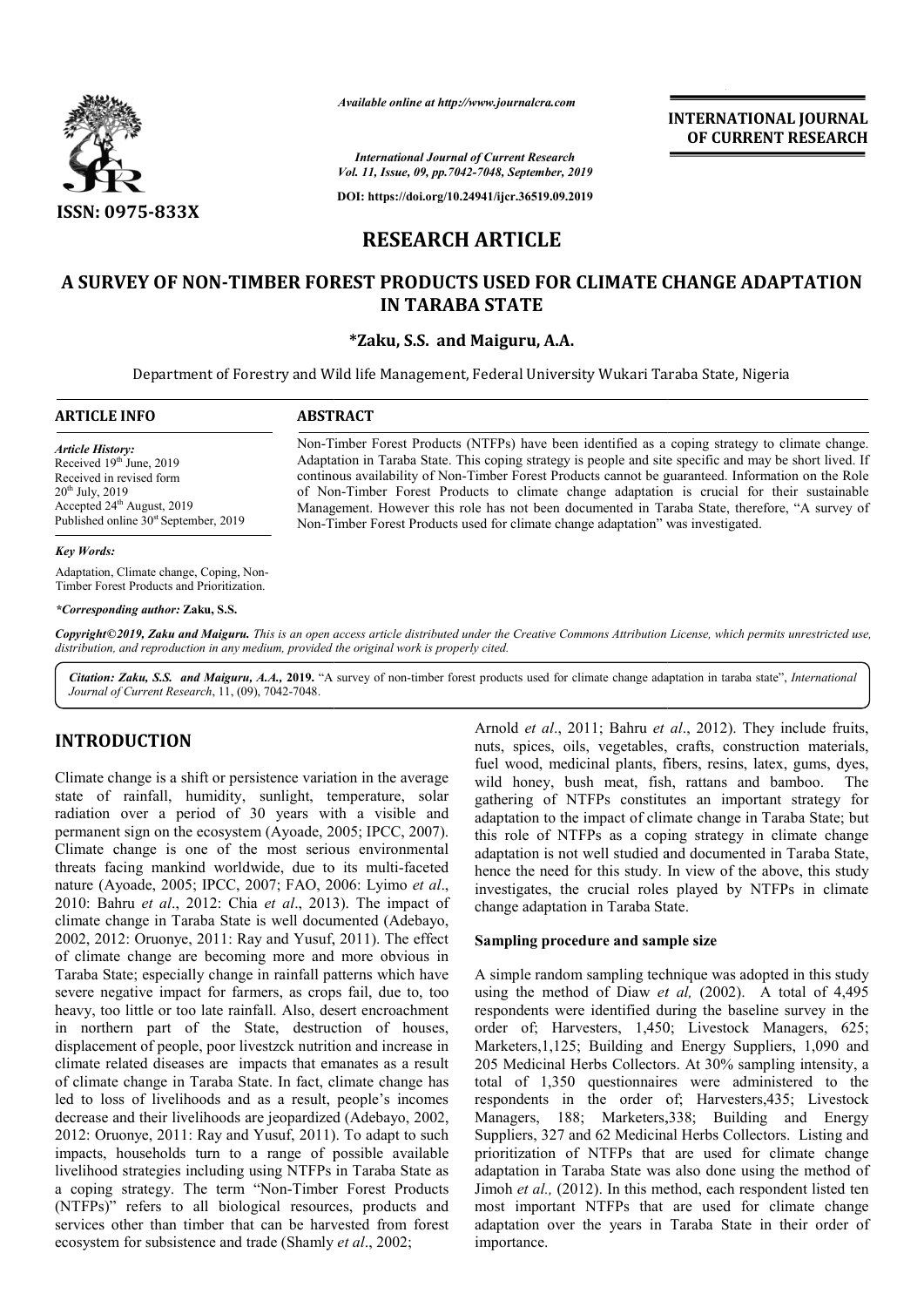

**Fig. 1. Map of Taraba State showing the study areas**

## **Description and Location of the Study Area**

Taraba State is located on latitude  $6^0$  30<sup>1</sup>, 9<sup>0</sup> 36<sup>1</sup>N and longitude  $9^0 10^1$ ,  $11^0 50^1$ E (Fig.1).

# **RESULTS AND DISCUSSION**

The result of NTFPs that are used in climate change adaptation in Taraba State showed that, a total of 206 NTFPs are used in Taraba State for this purpose. Out of this number, 57 NTFPs are used as food, 12 NTFPs are used for livestock feeding, 84 NTFPs are used for income and employment generation, 24 NTFPs are used both as building and energy materials while 29 NTFPs are used as medicinal herbs as a coping strategy during harsh climatic conditions in Taraba State (Table 1-5).

## **Listing and Prioritization of NTFPs**

The result of the Final Assigned value on ranking and prioritization of NTFPs under compendium, that contributed to

community livelihoods, indicated that, *Afzelia africana* (35), *Balanites aegyptiaca* (34.5), *Vitellaria paradoxa* (34), *Parkia biglobosa* (33.5), *Irvingia gaboneensis* (33), *Xylopia aethiopica* (32.5), *Faidherbia albida* (32), *Adansonia digitata (*32), *Brachystegia eurycoma* (32), and *Elaeis guineensis* (31.5) are the ten mostly utilized NTFPs for community livelihood in Taraba State (Table 6). NTFPs are used as a coping strategy during harsh climatic condition in Taraba State by providing forest foods, supplemental incomes from the sales of forest products, building materials, energy materials for building repairs and temporary shelters, livestock feeding and for solving human health challenges. Nevertheless, determining the level of removals of NTFPs for each type of collector and the purpose of collection is usually difficult, since the collector groups are not well established or structured and since individuals may not wish to divulge information about their collecting activities for fear of having privileges constrained or alerting others to secret "foraging" spots for desirable NTFPs. The high numbers of NTFPs recorded in the study area that are used for climate change adaptation implies that, Taraba State is highly diverse in terms of NTFPs species. The findings corroborated Zaku (2013) in a study in Gashaka-Gumti National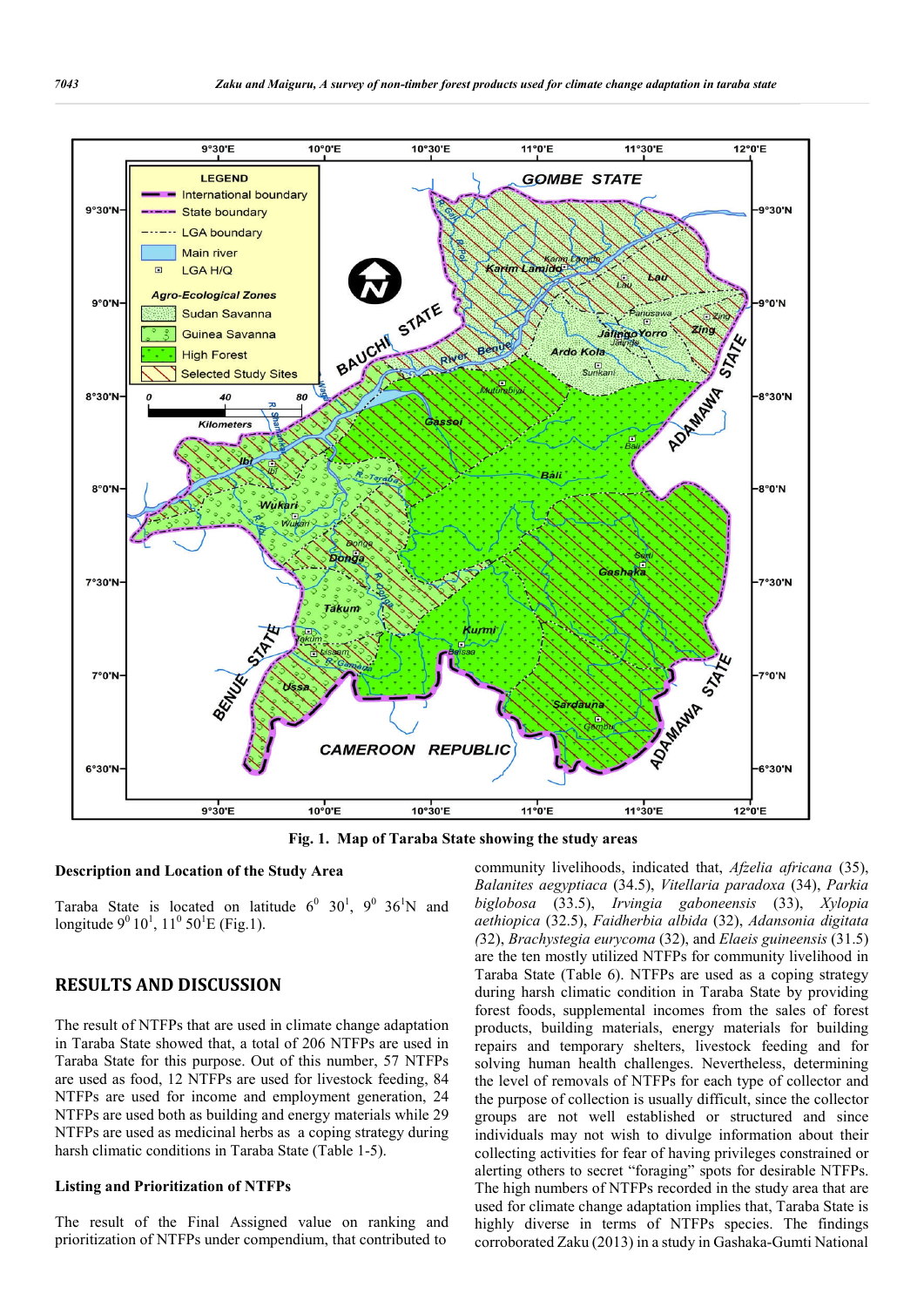| S/N                                                                                               | Hausa name           | Scientific name                                                                                                       | Live forms<br>Family                       |  |  |  |
|---------------------------------------------------------------------------------------------------|----------------------|-----------------------------------------------------------------------------------------------------------------------|--------------------------------------------|--|--|--|
| NTFPs used as food in form of fruit, nut and seed during harsh climatic condition in Taraba State |                      |                                                                                                                       |                                            |  |  |  |
| -1                                                                                                | Jambe                | Dacryodes edulis                                                                                                      | Tree<br>Burseraceae                        |  |  |  |
| $\overline{2}$                                                                                    | Goron birii          | Irvingia gaboneensis                                                                                                  | Tree<br>Irvingiaceae                       |  |  |  |
| $\overline{\mathbf{3}}$                                                                           | Wa'awan Kurmi        | pluckenetia conophora                                                                                                 | Euphorbiaceae<br>Tree                      |  |  |  |
| $\overline{\mathcal{L}}$                                                                          | Kuka                 | Adansonia digitata                                                                                                    | Bombacaceae<br>Tree                        |  |  |  |
| 5                                                                                                 | Tsage                | Amblygonocarpus androgenesis                                                                                          | Mimosaceae<br>Tree                         |  |  |  |
| $\overline{6}$                                                                                    | Aya'a                | Cyperus esculentus                                                                                                    | Cyperaceae<br>Herb                         |  |  |  |
| $\tau$                                                                                            | Ya'alo'o             | Solanum incanum                                                                                                       | Solanaceae<br>Herb                         |  |  |  |
| 8                                                                                                 | Gwandar daji         | Anona senegalensis                                                                                                    | Shrub<br>Annonaceae                        |  |  |  |
| 9                                                                                                 | Magarya'a            | Ziziphus mauritiana                                                                                                   | Rhamnaceae<br>Tree                         |  |  |  |
| 10                                                                                                | Kimba                | Xylopia aethiopica                                                                                                    | Annonaceae<br>Tree                         |  |  |  |
| 11                                                                                                | Aduwa                | <b>Balanites</b> aegyptiaca                                                                                           | Zygophyllaceae<br>Tree                     |  |  |  |
| 12                                                                                                | Giginya              | Borassus aethiopicum                                                                                                  | Palmae<br>Tree                             |  |  |  |
| 13                                                                                                | Dorowa               | Parkia biglobosa                                                                                                      | Leguminosae<br>Tree                        |  |  |  |
| 14                                                                                                | Atile                | Canarium schweinfurthis                                                                                               | Burseraceae<br>Tree                        |  |  |  |
| 15                                                                                                | Tsamiyar Kurmi       | Dialium guineense                                                                                                     | Leguminosae<br>Tree                        |  |  |  |
| 16                                                                                                | Tsadar masar         | Spondias mombin                                                                                                       | Anacardiaceae<br>Tree                      |  |  |  |
| 17                                                                                                | Tsamiya              | Tamarindus indica                                                                                                     | Leguminosae<br>Tree                        |  |  |  |
| 18                                                                                                | Dinya                | Vitex doniana                                                                                                         | Verbenaceae<br>Tree                        |  |  |  |
| 19                                                                                                | Kadanya              | Vitellaria paradoxa                                                                                                   | Tree<br>Sapotaceae                         |  |  |  |
| 20                                                                                                | Barabutu             | Artocarpus communis                                                                                                   | Moraceae<br>Tree                           |  |  |  |
| 21                                                                                                | Tuwon birii          | Parinari excels                                                                                                       | Chrysobalanaceae Shrub                     |  |  |  |
| $\overline{22}$                                                                                   | Tsada                | Ximenia Americana                                                                                                     | Olacaceae<br>Tree                          |  |  |  |
| 23                                                                                                | Attagar              | Cocos nucifera                                                                                                        | Palmae<br>Tree                             |  |  |  |
| 24                                                                                                | Kwara                | Elaeis guineensis                                                                                                     | Palmae<br>Tree                             |  |  |  |
| 25                                                                                                | Walnut               | Lovoa trichilioides                                                                                                   | Meliaceae<br>Tree                          |  |  |  |
| 26                                                                                                | Wa'awan Kurmi        | Ricinodendron heudelotii                                                                                              | Euphorbiaceae<br>Tree                      |  |  |  |
|                                                                                                   |                      | NTFPs used as food in form of vegetables, soup, spices and condiments during harsh climatic condition in Taraba State |                                            |  |  |  |
| 27                                                                                                | Kawo<br>Bambami      | Afzelia bella                                                                                                         | Leguminosae<br>Tree<br>Shrub               |  |  |  |
| 28                                                                                                |                      | Alchornia cordifolia                                                                                                  | Euphorbiaceae                              |  |  |  |
| 29<br>30                                                                                          | Rimi<br>Maje/kadaura | Ceiba petandra<br>Daniella oliveri                                                                                    | Bombacaceae<br>Tree<br>Leguminosae<br>Tree |  |  |  |
| 31                                                                                                | Baure                | $\overline{F}$ icus spp                                                                                               | Moraceae<br>Tree                           |  |  |  |
| 32                                                                                                | Madobiyar            | Pterocarpus erinaceus                                                                                                 | Leguminosae<br>Tree                        |  |  |  |
| 33                                                                                                | Kurya                | Bombax costatum                                                                                                       | Bombacaceae<br>Tree                        |  |  |  |
| 34                                                                                                | Katsari              | Albizia zygia                                                                                                         | Leguminosae<br>Tree                        |  |  |  |
| 35                                                                                                | Hantsar giwa         | Kigelia Africana                                                                                                      | Bignoniaceae<br>Tree                       |  |  |  |
| 36                                                                                                | Zaki-banza           | Amaranthus viridis                                                                                                    | Amaranthaceae<br>Herb                      |  |  |  |
| 37                                                                                                | Rama'a               | Hibiscus cannabinus                                                                                                   | Herb<br>Malvaceae                          |  |  |  |
| 38                                                                                                | Dargaza'a            | Grewia venusta                                                                                                        | Tiliaceae<br>Herb                          |  |  |  |
| 39                                                                                                | Wambo                | Brachystagia eurycoma                                                                                                 | Caesalpiniaceae<br>Tree                    |  |  |  |
| 40                                                                                                | Konkoli              | Beilschimiedia mannii                                                                                                 | Lauraceae<br>Tree                          |  |  |  |
| 41                                                                                                | Tafarnuwa            | Allium sativum                                                                                                        | Alliaceae<br>Herb                          |  |  |  |
| 42                                                                                                | Zurma                | Ricinus communis                                                                                                      | Euphobiaceae<br>Tree                       |  |  |  |
| 43                                                                                                | Kirya                | Prosopis Africana                                                                                                     | Leguminosae<br>Tree                        |  |  |  |
| 44                                                                                                | Masoro'o             | Piper guineensis                                                                                                      | Leguminosae<br>Climber                     |  |  |  |
| 45                                                                                                | Borkono daji         | Aframomum letifolium                                                                                                  | Zingiberaceae<br>Herb                      |  |  |  |
| 46                                                                                                | Kombi                | Mimosa pigra                                                                                                          | Mimosaceae<br>Herb                         |  |  |  |
|                                                                                                   |                      | Dietary supplements used as food during harsh climatic condition in Taraba State                                      |                                            |  |  |  |
| 47                                                                                                | Naman daji           | Bush meat                                                                                                             | Mammals                                    |  |  |  |
| 48                                                                                                | Tsutsa               | Caterpillar                                                                                                           | Insect                                     |  |  |  |
| 49                                                                                                | Gara                 | Termites                                                                                                              | Insect                                     |  |  |  |
| 50                                                                                                | Kodi                 | Snails                                                                                                                | Analids                                    |  |  |  |
| 51                                                                                                | Zuma                 | Honey                                                                                                                 | Insect                                     |  |  |  |
| 52                                                                                                | Naman itace          | Mushroom                                                                                                              | Basidiomycetes                             |  |  |  |
| 53                                                                                                | Gya'are              | Crickets                                                                                                              | Insect                                     |  |  |  |
| 54                                                                                                | Fa'ara               | G/hoppers/Locust                                                                                                      | Insect                                     |  |  |  |
| 55                                                                                                | Kifi                 | Fish                                                                                                                  | Pisces                                     |  |  |  |
|                                                                                                   |                      |                                                                                                                       |                                            |  |  |  |

**Table 1. NTFPs used as food during harsh climatic condition in Taraba State**

Source: Field survey 2016

Park of Taraba State where he recorded 97 numbers of NTFPs that are used for community livelihoods. The difference in the numbers of NTFPs recoded could be attributed to fact that, the former was a Local Government while the later involves the whole State. The findings of the study revealed that, NTFPs during harsh climatic condition were under pressure due to incessant use. The implication is that, inhabitants now travel far distances before they can sight these NTFPs. This has management implication on the composition and status of the NTFPs in the study area. Similarly, the ten NTFPs with the lowest assigned value implies that, these NTFPs species are the species mostly preferred or used for climate change adaptation in the study area.

There is therefore heavy pressure on these NTFP species during harsh climatic condition and something has to be done fast to prevent the extinction of these NTFPs in the study area. The high level dependence on some NTFPs for climate change adaptation may lead to the depletion of such species in the study area. The use of NTFPs as a coping strategy to climate change adaptation can best be assured through a process of gradual domestication of NTFPs in human modified forest types. This can be done through intensive management and domestication of priority NTFPs through small holder cultivation in farms and gardens, commercial plantation and enrichment planting in forest reserves in the study area. Similarly, Government and Non-governmental organizations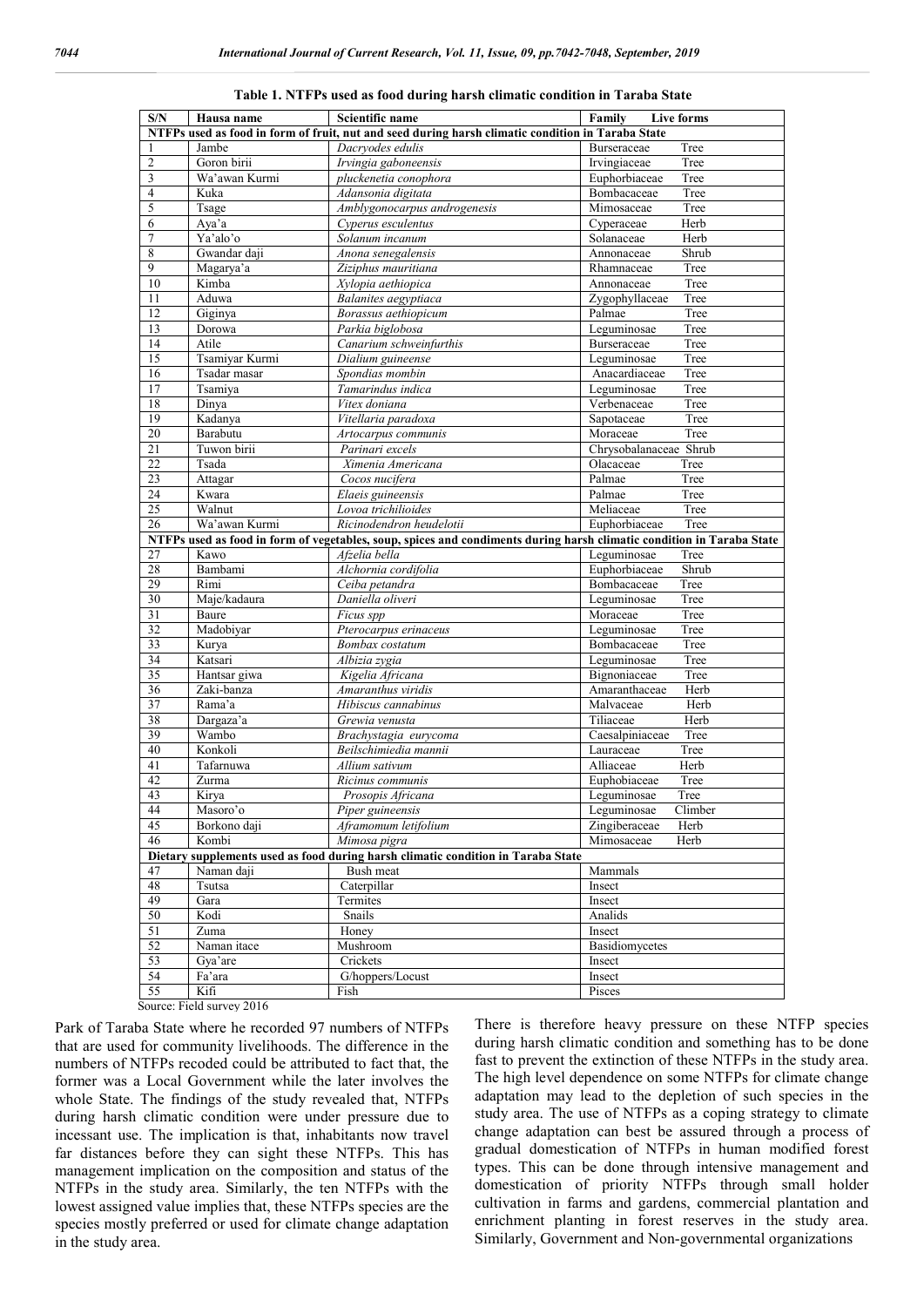| S/N                     | Hausa name  | Scientific name         | <b>Family</b> Live forms |  |  |
|-------------------------|-------------|-------------------------|--------------------------|--|--|
|                         | Dogon yaro  | Azadirachta indica      | Anacardaceae Tree        |  |  |
| $\mathfrak{D}$          | Gwanda daji | Anona senegalensis      | Annonaceae Shrub         |  |  |
| 3                       | Kuka        | Adansonia digitata      | Bombacaceae Tree         |  |  |
| $\overline{4}$          | Kalgo       | Pilliostigma thonningii | Legumnosae Tree          |  |  |
| 5                       | Kawo        | Afzelia Africana        | Legumnosae Tree          |  |  |
| 6                       | Dumshe      | Acacia spp              | Mmosaceae Tree           |  |  |
|                         | Gawo        | Faidherbia albida       | Mimosaceae Tree          |  |  |
| 8                       | Dorowa      | Parkia biglobosa        | Leguminosae Tree         |  |  |
| 9                       | Kirya       | Prosopis Africana       | Leguminosae Tree         |  |  |
| 10                      | Giginya     | Borassus aethiopicum    | Palmae<br>Tree           |  |  |
| $-11$                   | Dinya       | Vitex doniana           | Verbenaceae Tree         |  |  |
| 12                      | Zakaimii    | Datura metel            | Solanaceae<br>Herb       |  |  |
| $C = \Gamma' 11$ $2017$ |             |                         |                          |  |  |

**Table 2. NTFPs used for feeding livestock during harsh climatic condition in Taraba State**

Source: Field survey 2016

**Table 3. NTFPs used as building and energy materials during harsh climatic condition in Taraba State**

| S/N            | Hausa name   | <b>Scientific name</b>  | <b>Family</b> Live forms |
|----------------|--------------|-------------------------|--------------------------|
| 1              | Zindi/Baushe | Terminalia spp          | Combretaceae<br>Tree     |
| $\overline{2}$ | Kafafago     | Uapaca togoensis        | Euphorbiaceae Tree       |
| 3              | Gawo'o       | Faidherbia albida       | Mimosaceae<br>Tree       |
| $\overline{4}$ | Kuka         | Adansonia digitata      | Tree<br>Bombacaceae      |
| 5              | Dumshe       | Acacia spp              | Tree<br>Mimosaceae       |
| 6              | Rama'a       | Hibiscus cannabinus     | Malvaceae<br>Herb        |
| $\overline{7}$ | Kwaagiri     | Ancistrophyllum opacum  | Tree<br>Arecaceae        |
| 8              | Magarya'a    | Ziziphus mauritiana     | Tree<br>Rhamnaceae       |
| 9              | Aduwa        | Balanites aegyptiaca    | ZygophyllaceaeTree       |
| 10             | Aduruku      | Newbouldia leavis       | Bignoniaceae<br>Tree     |
| 11             | Sanda kiwo   | Randia spp              | Rubiaceae<br>Shrub       |
| 12             | Sanda kiwo   | Carpolobia lutea        | Polygalaceae<br>Shrub    |
| 13             | Kalgo        | Pilliostigma thonningii | Leguminosea<br>Tree      |
| 14             | Gwangwala'a  | Bambusa vulgaris        | Poaceae<br>Grass         |
| 15             | Wambo        | Brachystegia eurycoma   | Caesalpiniaceae<br>Tree  |
| 16             | Kadanya      | Vitellaria paradoxa     | Tree<br>Sapotaceae       |
| 17             | Kasfiya      | Crossopteryx febrifuga  | Rubiaceae<br>Tree        |
| 18             | Kwara/kwakwa | Elaeis guineensis       | Tree<br>Palmae           |
| 19             | Gamba        | Panicum maximum         | Gramminae<br>Grass       |
| 20             | Ciyawa       | Chloris gayana          | Gramminae<br>Grass       |
| 21             | Ciyawa       | Pennisetum purpureum    | Gramminae<br>Grass       |
| 22             | Tofa         | Imperata cylindrical    | Gramminae<br>Grass       |
| 23             | Gamba        | Andropogon tectorum     | Gramminae<br>Grass       |
| 24             | Kwari        | Anthocleista nobilis    | Tree<br>Gramminae        |

Source: Field survey 2014

| Table 4. NTFPs used to generate income during harsh climatic condition in Taraba State |  |  |
|----------------------------------------------------------------------------------------|--|--|
|                                                                                        |  |  |

| S/N                       | Hausa name                                          | <b>Scientific name</b>       | Family           | <b>Live forms</b> |  |  |
|---------------------------|-----------------------------------------------------|------------------------------|------------------|-------------------|--|--|
|                           | NTFPs sold for money in form of fruit, nut and seed |                              |                  |                   |  |  |
| 1                         | Jambe                                               | Dacryodes edulis             | Burseraceae      | Tree              |  |  |
| $\overline{2}$            | Goron birii                                         | Irvingia gaboneensis         | Irvingiaceae     | Tree              |  |  |
| $\overline{\overline{3}}$ | Wa'awan kurmi                                       | Plukenetia conophora         | Euphorbiaceae    | Tree              |  |  |
| $\overline{4}$            | Kuka                                                | Adansonia digitata           | Bombacaceae      | Tree              |  |  |
| 5                         | Tsage                                               | Amblygonocarpus androgenesis | Mimosaceae       | Tree              |  |  |
| 6                         | Aya'a                                               | Cyperus esculentus           | Cyperaceae       | Grass             |  |  |
| $\overline{7}$            | Ya'alo'o                                            | Solanum incanum              | Solanaceae       | Herb              |  |  |
| 8                         | Gwandar daji                                        | Anona senegalensis           | Annonaceae       | Shrub             |  |  |
| 9                         | Magarya'a                                           | Ziziphus mauritiana          | Rhamnaceae       | Tree              |  |  |
| 10                        | Kimba                                               | Xylopia aethiopica           | Annonaceae       | Tree              |  |  |
| 11                        | Aduwa                                               | Balanites aegyptiaca         | Zygophyllaceae   | Tree              |  |  |
| 12                        | Giginya                                             | Borassus aethiopicum         | Palmae           | Tree              |  |  |
| 13                        | Dorowa                                              | Parkia biglobosa             | Leguminosae      | Tree              |  |  |
| 14                        | Atile                                               | Canarium schweinfurthii      | Burseraceae      | Tree              |  |  |
| 15                        | Tsamiyar Kurmi                                      | Dialium guineense            | Leguminosae      | Tree              |  |  |
| 16                        | Tsadar masar                                        | Spondias mombin              | Anacardiaceae    | Tree              |  |  |
| 17                        | Tsamiya                                             | Tamarindus indica            | Leguminosae      | Tree              |  |  |
| 18                        | Dinya                                               | Vitex doniana                | Verbenaceae      | Tree              |  |  |
| 19                        | Kadanya                                             | Vitellaria paradoxa          | Sapotaceae       | Tree              |  |  |
| 20                        | Barabutu                                            | Artocarpus communis          | Moraceae         | Tree              |  |  |
| 21                        | Gwa'aba                                             | Psidium guajava              | Myrtaceae        | Tree              |  |  |
| 22                        | Tuwon birii                                         | Parinari excels              | Chrysobalanaceae | Shrub             |  |  |
| 23                        | Tsada                                               | Ximenia Americana            | Olacaceae        | Tree              |  |  |
| 24                        | Attagar                                             | Cocos nucifera               | Palmae           | Tree              |  |  |
| 25                        | Kwara                                               | Elaeis guineensis            | Palmae           | Tree              |  |  |
| 26                        | Walnut                                              | Lovoa trichilioides          | Meliaceae        | Tree              |  |  |
| 27                        | Kabaiwa                                             | Cucurbita pepo               | Cucurbitaceae    | Herb              |  |  |
| 28                        | Ayaban daji                                         | Ensete gilletii              | Musaceae         | Herb              |  |  |
| 29                        | Daddagu                                             | Momordica charantia          | Momordica        | Climber           |  |  |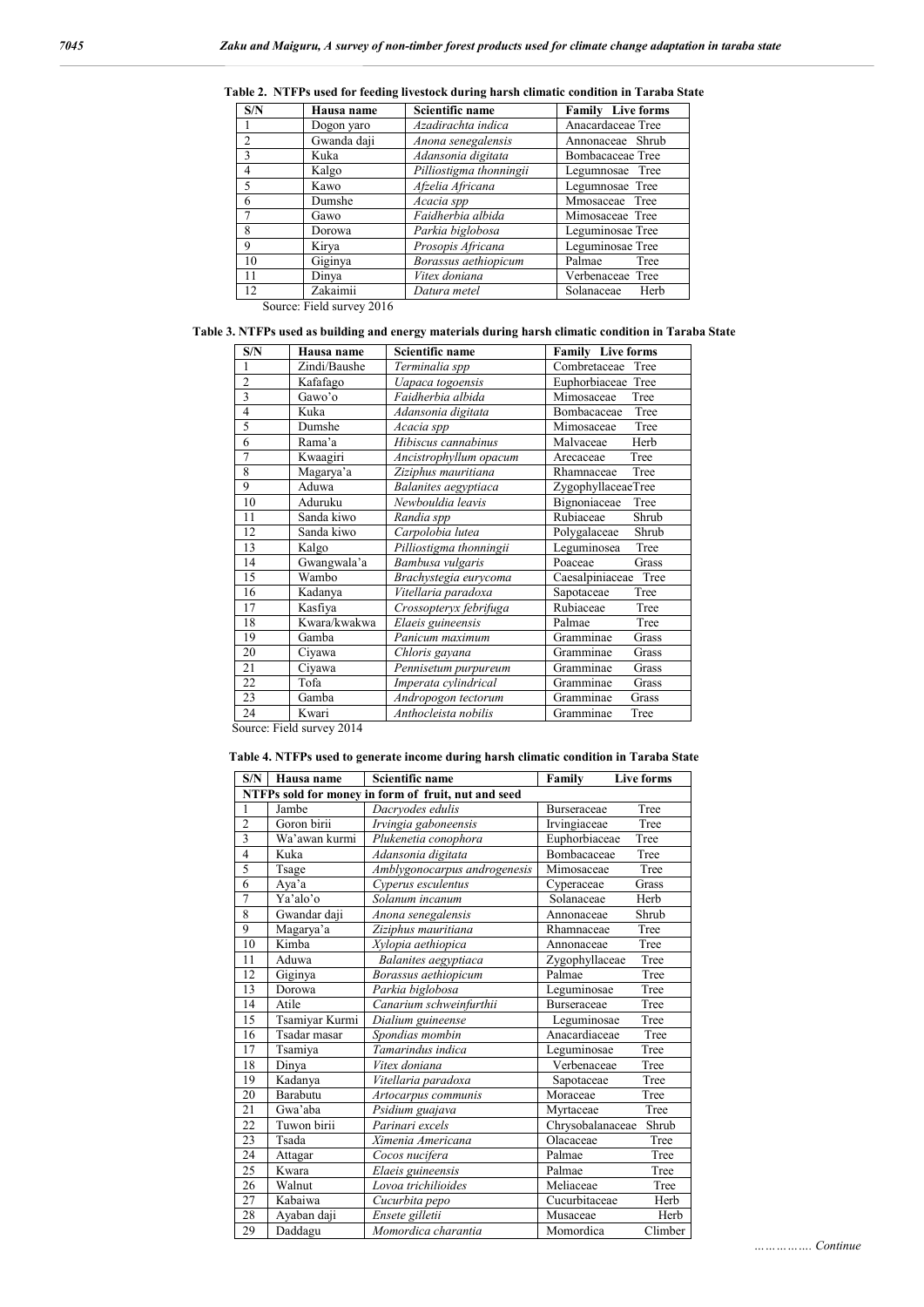|                 | NTFPs sold for money in form of vegetables, oils, spices and condiments during harsh climatic condition in Taraba State |                                                                                                           |                                     |  |  |  |  |
|-----------------|-------------------------------------------------------------------------------------------------------------------------|-----------------------------------------------------------------------------------------------------------|-------------------------------------|--|--|--|--|
| 30              | Kumbi                                                                                                                   | Mimosa pigra                                                                                              | Mimosaceae<br>Herb                  |  |  |  |  |
| 31              | Zaki-banza'a                                                                                                            | Amaranthus viridis                                                                                        | Herb<br>Amaranthaceae               |  |  |  |  |
| 32              | Rama'a                                                                                                                  | Hibiscus cannabinus                                                                                       | Malvaceae<br>Herb                   |  |  |  |  |
| 33              | Dargaza'a                                                                                                               | Grewia venusta                                                                                            | Tiliaceae<br>Herb                   |  |  |  |  |
| 34              | Wambo                                                                                                                   | Brachystegia eurycoma                                                                                     | Caesalpiniaceae<br>Tree             |  |  |  |  |
| 35              | Konkoli                                                                                                                 | Beilschmiedia mannii                                                                                      | Lauraceae<br>Tree                   |  |  |  |  |
| 36              | Tafarnuwa                                                                                                               | Allium sativum                                                                                            | Alliaceae<br>Herb                   |  |  |  |  |
| 37              | Zurma                                                                                                                   | Ricinus communis                                                                                          | Euphorbiaceae<br>Tree               |  |  |  |  |
| $\overline{38}$ | Kirya                                                                                                                   | Prosopis Africana                                                                                         | Leguminosae<br>Tree                 |  |  |  |  |
| 39              | Citafo                                                                                                                  | Zingiber officinale                                                                                       | Zingiberaceae<br>Herb               |  |  |  |  |
| 40              | Masoro                                                                                                                  | Piper guineensis                                                                                          | Climber<br>Leguminosae              |  |  |  |  |
| 41              | Borkono daji                                                                                                            | Aframomum letifolium                                                                                      | $\overline{Z}$ ingiberaceae<br>Herb |  |  |  |  |
|                 |                                                                                                                         | NTFPs sold for money in form of cattle and chewing sticks during harsh climatic condition in Taraba State |                                     |  |  |  |  |
| 42              | Fasa kwari                                                                                                              | Zanthoxylum zanthoxyloides                                                                                | Rutaceae<br>Tree                    |  |  |  |  |
| 43              | Sanda kiwo'o                                                                                                            | Carpolobia lutea                                                                                          | Shrub<br>Polygaceae                 |  |  |  |  |
| 44              | Sanda kiwo'o                                                                                                            | Randia spp                                                                                                | Rubiaceae<br>Shrub                  |  |  |  |  |
| 45              | Itace brush                                                                                                             | Massularia acuminate                                                                                      | Rubiaceae<br>Tree                   |  |  |  |  |
| 46              | Gawo                                                                                                                    | Faidherbia albida                                                                                         | Mimosaceae<br>Tree                  |  |  |  |  |
|                 |                                                                                                                         | NTFPs sold for money in form of fuel wood and charcoal during harsh climatic condition in Taraba State    |                                     |  |  |  |  |
| 47              | Madaci                                                                                                                  | Khaya senegalensis                                                                                        | Meliaceae<br>Tree                   |  |  |  |  |
| 48              | Madobiya                                                                                                                | Pterocarpus erinaceus                                                                                     | Leguminosae<br>Tree                 |  |  |  |  |
| 49              | Kojoli                                                                                                                  | Anogeissus leiocarpa                                                                                      | Combretaceae<br>Tree                |  |  |  |  |
| 50              | Ice mai ci wuta                                                                                                         | Leucaena leucocephala                                                                                     | Leguminosae<br>Tree                 |  |  |  |  |
| 51              | Kafafago                                                                                                                | Uapaca togoensis                                                                                          | Euphorbiaceae<br>Tree               |  |  |  |  |
| 52              | Ajenana                                                                                                                 | Trema orientalis                                                                                          | Tree<br>Ulmaceae                    |  |  |  |  |
| 53              | Kawo                                                                                                                    | Afzelia Africana                                                                                          | Leguminosae<br>Tree                 |  |  |  |  |
| 54              | Kasfiya                                                                                                                 | Crossopteryx febrifuga                                                                                    | Rubiaceae<br>Tree                   |  |  |  |  |
| 55              | Kalgo                                                                                                                   | Pilliostigma thonningii                                                                                   | Tree<br>Leguminosae                 |  |  |  |  |

| NTFPs sold for money in form of wrapping leaves during harsh climatic condition in Taraba State |                                                           |                                                                                                                       |                |         |  |  |
|-------------------------------------------------------------------------------------------------|-----------------------------------------------------------|-----------------------------------------------------------------------------------------------------------------------|----------------|---------|--|--|
| 56                                                                                              | Katemfe<br>Thaumatococcus danielli<br>Marantaceae<br>Herb |                                                                                                                       |                |         |  |  |
|                                                                                                 |                                                           | NTFPs sold for money in form of weaving materials or rope during harsh climatic condition in Taraba State             |                |         |  |  |
| 57                                                                                              | Gwangwala'a                                               | Bambusa vulgaris                                                                                                      | Poaceae        | Grass   |  |  |
| 58                                                                                              | Ramaa'a                                                   | Hibiscus cannabinus                                                                                                   | Malvaceae      | Herb    |  |  |
| 59                                                                                              | Kwagiri                                                   | Ancistrophyllum opacum                                                                                                | Arecaceae      | Tree    |  |  |
| 60                                                                                              | Ma'ajigii                                                 | Baphia nitida                                                                                                         | Fabaceae       | Tree    |  |  |
|                                                                                                 |                                                           | NTFPs sold for money in form of sponge during harsh climatic condition in Taraba State                                |                |         |  |  |
| 61                                                                                              | Soso                                                      | Luffa cylindrical                                                                                                     | Cucurbitaceae  | Climber |  |  |
|                                                                                                 |                                                           | NTFPs sold for money in form of dyes during harsh climatic condition in Taraba State                                  |                |         |  |  |
| 62                                                                                              | Majigi                                                    | Baphia nitida                                                                                                         | Papilionaceae  | Tree    |  |  |
| 63                                                                                              | Talaki                                                    | Lonchocarpus cyanescens                                                                                               | Leguminosae    | Tree    |  |  |
| 64                                                                                              | Fisa                                                      | Blighia sapida                                                                                                        | Sapindaceae    | Tree    |  |  |
| 65                                                                                              | La'ale                                                    | Lawsonia inermis                                                                                                      | Lythraceae     | Tree    |  |  |
|                                                                                                 |                                                           | NTFPs sold for money in form of palm wine, local maggi, oils and soap during harsh climatic condition in Taraba State |                |         |  |  |
| 66                                                                                              | Tukuruwa                                                  | Raphia mambillensis                                                                                                   | Palmae         | Tree    |  |  |
| 67                                                                                              | Kwara                                                     | Elaeis guineensis                                                                                                     | Palmae         | Tree    |  |  |
| $\overline{68}$                                                                                 | Kadanya                                                   | Vitellaria paradoxa                                                                                                   | Sapotaceae     | Tree    |  |  |
|                                                                                                 |                                                           | NTFPs sold for money in form of medicinal herbs during harsh climatic condition in Taraba State                       |                |         |  |  |
| 69                                                                                              | Madachi                                                   | Khaya senegalensis                                                                                                    | Meliaceae      | Tree    |  |  |
| 70                                                                                              | Kirya                                                     | Prosopis Africana                                                                                                     | Leguminosae    | Tree    |  |  |
| 71                                                                                              | Dogo yaro                                                 | Azadirachta indica                                                                                                    | Meliaceae      | Tree    |  |  |
| $\overline{72}$                                                                                 | Zakamii                                                   | Datura metel                                                                                                          | Solanaceae     | Herb    |  |  |
|                                                                                                 |                                                           | NTFPs sold for money in form of gum during harsh climatic condition in Taraba State                                   |                |         |  |  |
| 73                                                                                              | Dumshe                                                    | Acacia seval                                                                                                          | Mimosaceae     | Tree    |  |  |
|                                                                                                 |                                                           | NTFPs sold for money in form of beads during harsh climatic condition in Taraba State                                 |                |         |  |  |
| 74                                                                                              | Idon Zakkara'a                                            | Coix lacryma                                                                                                          | Poaceae        | Herb    |  |  |
|                                                                                                 |                                                           | NTFPs sold for money in form of building and construction materials during harsh climatic condition in Taraba State   |                |         |  |  |
| 75                                                                                              | Gwangwalaa                                                | Bambussa vulgaris                                                                                                     | Poaceae        | Grass   |  |  |
|                                                                                                 |                                                           | NTFPs sold for money in form of dietary supplement during harsh climatic condition in Taraba State                    |                |         |  |  |
| 76                                                                                              | Naman itace                                               | Mushroom                                                                                                              | Basidiomycetes |         |  |  |
| 77                                                                                              | Naman daji                                                | <b>Bush meat</b>                                                                                                      | Mammals        |         |  |  |
| 78                                                                                              | Tsutsa                                                    | Caterpillar                                                                                                           | Insect         |         |  |  |
| 79                                                                                              | Gara                                                      | Termite                                                                                                               | Insect         |         |  |  |
| 80                                                                                              | Kodi                                                      | Snails                                                                                                                | Analids        |         |  |  |
| 81                                                                                              | Zuma                                                      | Honey                                                                                                                 | Insect         |         |  |  |
| 82                                                                                              | Gya'are                                                   | Crickets                                                                                                              | Insect         |         |  |  |
| 83                                                                                              | Fara                                                      | G/hopper/Locust                                                                                                       | Insect         |         |  |  |
| $\overline{84}$                                                                                 | Kifi                                                      | Fish                                                                                                                  | Pisces         |         |  |  |

Source: Field survey 2014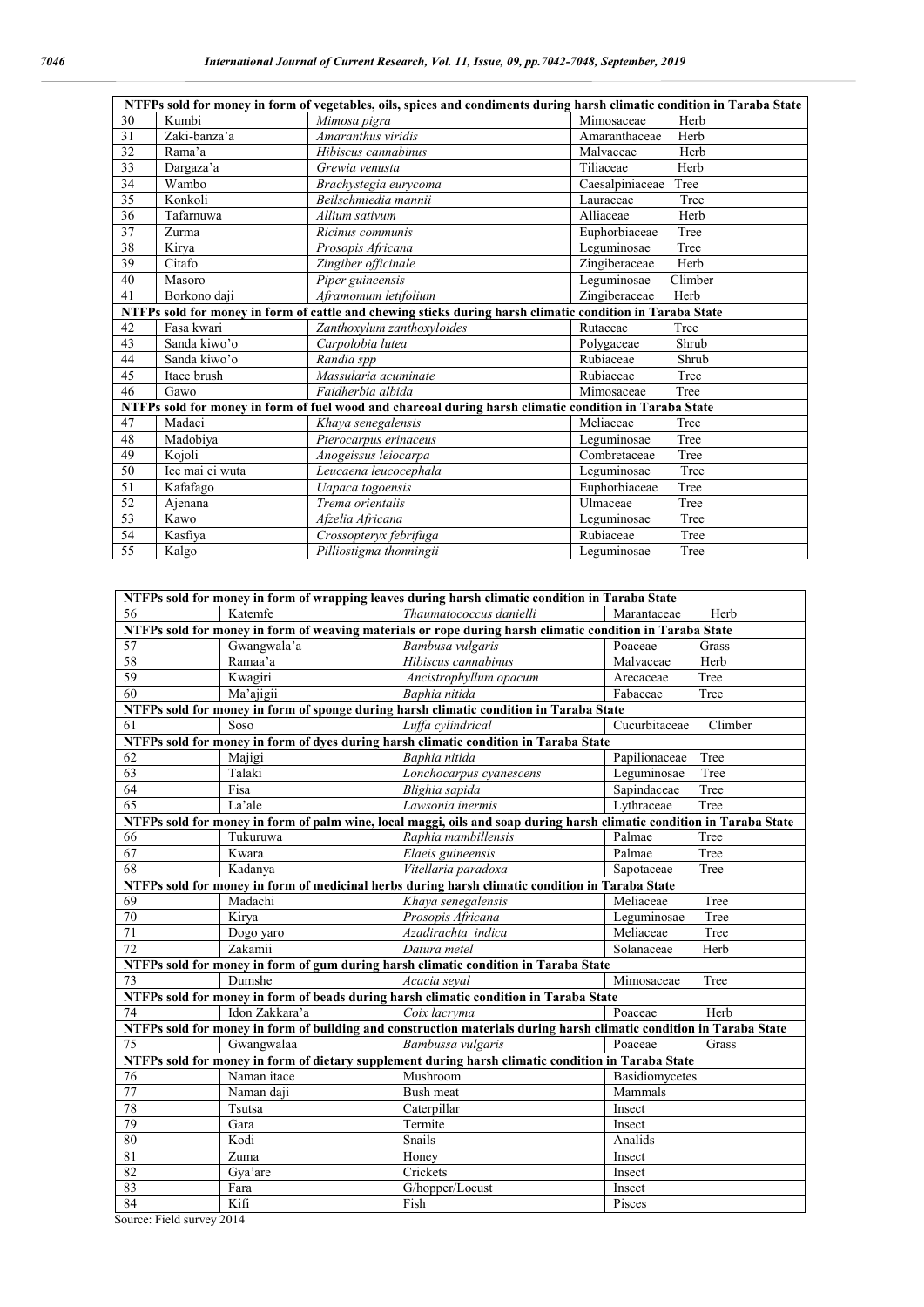| S/N            | Hausa name   | <b>Scientific name</b>      | Family             | Liveform |
|----------------|--------------|-----------------------------|--------------------|----------|
|                | Gawo         | Faidherbia albida           | Leguminosae        | Tree     |
| $\overline{c}$ | Kuka         | Adasonia digitata           | <b>Bombacaceae</b> | Tree     |
| 3              | Dogonyaro    | Azadirachta indica          | Meliaceae          | Tree     |
| $\overline{4}$ | Adywa        | Balanites aegyptiaca        | Zygophyllaceae     | Tree     |
| 5              | Giginya      | Borassus aethiopum          | Palmae             | Tree     |
| 6              | Kadanya      | Vitellaria paradoxa         | Sapotaceae         | Tree     |
| $\overline{7}$ | Guadar daji  | Annona senegalensis         | Annonaceae         | Shrub    |
| 8              | Hantsar giwa | Kigelia Africana            | Bignoniaceae       | Tree     |
| 9              | NA           | Melicia excels              | Meliaceae          | Tree     |
| 10             | Aduruku      | Newbouldia laevis           | Bignoniaceae       | Tree     |
| 11             | Dorowa       | Parkia biglobosa            | Leguminosae        | Tree     |
| 12             | Tsamiya      | Tamarindus indica           | Leguminosae        | Tree     |
| 13             | Kasfiya      | Crossopteryx februga        | Rubiaceae          | Tree     |
| 14             | Dinya        | Vitex doniana               | Verbenaceae        | Tree     |
| 15             | <b>NA</b>    | Bidens pilosa               | Asteraceae         | Tree     |
| 16             | Fisa         | Blighia sapida              | Sapindaceae        | Tree     |
| 17             | Kirni/kisni  | Bridelia ferruginea         | Euphorbiaceae      | Tree     |
| 18             | Rimi         | Ceiba pentandra             | Bombacaceae        | Tree     |
| 19             | Maje/kadaura | Daniella oliveri            | Leguminosae        | Tree     |
| 20             | Kwara        | Elaeis guineensis           | Palmae             | Tree     |
| 21             | Tawáatsáa    | Entada Africana             | Mimosaceae         | Shrub    |
| 22             | Baure        | Ficus spp.                  | Tiliaceae          | Tree     |
| 23             | Láale        | Lawsonia inermis            | Lythraceae         | Tree     |
| 24             | Gwaaba       | Psidium guajava             | Myrtaceae          | Tree     |
| 25             | Fasa kwari   | Zanthoxyllum xanthoxyloides | Rutaceae           | Tree     |
| 26             | Madobiya     | Pterocarpus erinaceus       | Leguminosae        | Tree     |
| 27             | Tukuruwa     | Raphia mambillensis         | Palmae             | Tree     |
| 28             | Tsadar masar | Spondias mombin             | Anacardiaceae      | Tree     |
| 29             | Zakamii      | Datura metel                | Solanaceae         | Herb     |

**Table 5. NTFPs used as medicinal herbs during harsh climatic condition in Taraba State**

Source: Field survey 2014

**Table 6. Ranking and Prioritization of NTFPs used for community livelihoods in Taraba State**

| S/No                     | <b>NTFPs</b>            | No of times mentioned | <b>Mentioned value</b> | <b>Ranked value</b> | Final assign value |
|--------------------------|-------------------------|-----------------------|------------------------|---------------------|--------------------|
| $\mathbf{1}$             | Irvingia gaboneensis    | 15                    | 60                     | 6                   | 33                 |
| $\overline{c}$           | Borassus aethiopum      | 21                    | 111                    | 27                  | 69                 |
| $\overline{\mathbf{3}}$  | Ximenia Americana       | 22                    | 108                    | 22                  | 65                 |
| $\overline{4}$           | Ziziphus mauritiana     | 20                    | 110                    | 33                  | 71.5               |
| 5                        | Annona senegalensis     | 36                    | 171                    | 21                  | 96                 |
| 6                        | Xylopia aethiopica      | 15                    | 60                     | 5                   | 32.5               |
| $\overline{\mathcal{I}}$ | Vitex doniana           | 23                    | 109                    | 20                  | 64.5               |
| 8                        | Brachystegia eurycoma   | 15                    | 60                     | $\overline{4}$      | 32                 |
| $\overline{9}$           | Parinari excels         | 10                    | 60                     | 53                  | 56.5               |
| 10                       | Prosopis Africana       | 32                    | 167                    | 26                  | 96.5               |
| 11                       | Parkia biglobosa        | $\overline{15}$       | 60                     | $\overline{7}$      | 33.5               |
| 12                       | Piper guineensis        | 20                    | 110                    | 32                  | 71                 |
| 13                       | Vitellaria paradoxa     | 15                    | 60                     | 8                   | 34                 |
| 14                       | Spondias mombin         | $\overline{22}$       | 108                    | 24                  | 66                 |
| 15                       | Tamarindus indica       | 32                    | 167                    | 25                  | 96                 |
| 16                       | Elaeis guineensis       | 16                    | 61                     | $\overline{2}$      | 31.5               |
| 17                       | Momordica charantia     | 14                    | 59                     | 15                  | 37                 |
| 18                       | Grewia venusta          | 20                    | 110                    | 34                  | 72                 |
| 19                       | Anacardium occidentale  | 30                    | 165                    | 35                  | 100                |
| 20                       | Balanites aegyptiaca    | 15                    | 60                     | $\overline{9}$      | 34.5               |
| 21                       | Afzelia Africana        | 15                    | 60                     | 10                  | 35                 |
| 22                       | Luffa cylindrical       | 20                    | 110                    | 36                  | 73                 |
| 23                       | Lawsonia inermis        | 22                    | 108                    | 23                  | 65.5               |
| 24                       | Thaumatococcus danielli | 30                    | 165                    | 29                  | 97                 |
| 25                       | Faidherbia albida       | 18                    | 63                     | $\mathbf{1}$        | 32                 |
| 26                       | Azadirachta indica      | 20                    | 110                    | 30                  | 70                 |
| 27                       | Datura metel            | 20                    | 110                    | 31                  | 70.5               |
| 28                       | Newbouldia laevis       | 10                    | 60                     | 39                  | 49.5               |
| 29                       | Ancistrophyllum opacum  | 13                    | 58                     | 18                  | 38                 |
| 30                       | Ficus spp.              | 15                    | 60                     | 11                  | 35.5               |
| 31                       | Pluckenetia conophora   | 15                    | 60                     | 12                  | 36                 |
| 32                       | Habiscus cannabinus     | 27                    | 162                    | 40                  | 101                |
| 33                       | Solanum incanum         | 10                    | 60                     | 41                  | 50,5               |
| 34                       | Allium sativum          | 10                    | 60                     | 42                  | 51                 |
| 35                       | Mimosa pigra            | 10                    | 60                     | 43                  | 51.5               |
| 36                       | Cyperus esculentus      | 10                    | 60                     | 44                  | 52                 |
| 37                       | Aframomum letifolium    | 15                    | 60                     | 14                  | 37                 |
| 38                       | Massularia accuminata   | 10                    | 60                     | 45                  | 52.5               |
| 39                       | Carpolobia lutea        | 10                    | 60                     | 46                  | 53                 |
| 40                       | Bambussa vulgaris       | 25                    | 111                    | 16                  | 63.5               |
| 41                       | Adansonia digitata      | 16                    | 61                     | 3                   | 32                 |
| 42                       | Coix lacryma            | 10                    | 60                     | 47                  | 53.5               |
| 43                       | Raphia mambillensis     | 10                    | 60                     | 48                  | 54                 |
| 44                       | Leucaena leucocephala   | 10                    | 60                     | 49                  | 54.5               |
| 45                       | Khaya senegalensis      | 28                    | 168                    | 38                  | 103                |
| 46                       | Imperata cylindrical    | 10                    | 60                     | 50                  | 55                 |
| 47                       | Pilliostigma thonningii | 10                    | 60                     | 51                  | 55.5               |
| 48                       | Treculia Africana       | 8                     | 58                     | 54                  | 66                 |
| 49                       | Lonchocarpus cyanescens | 24                    | 110                    | 19                  | 64.5               |

Source: Field survey 2014